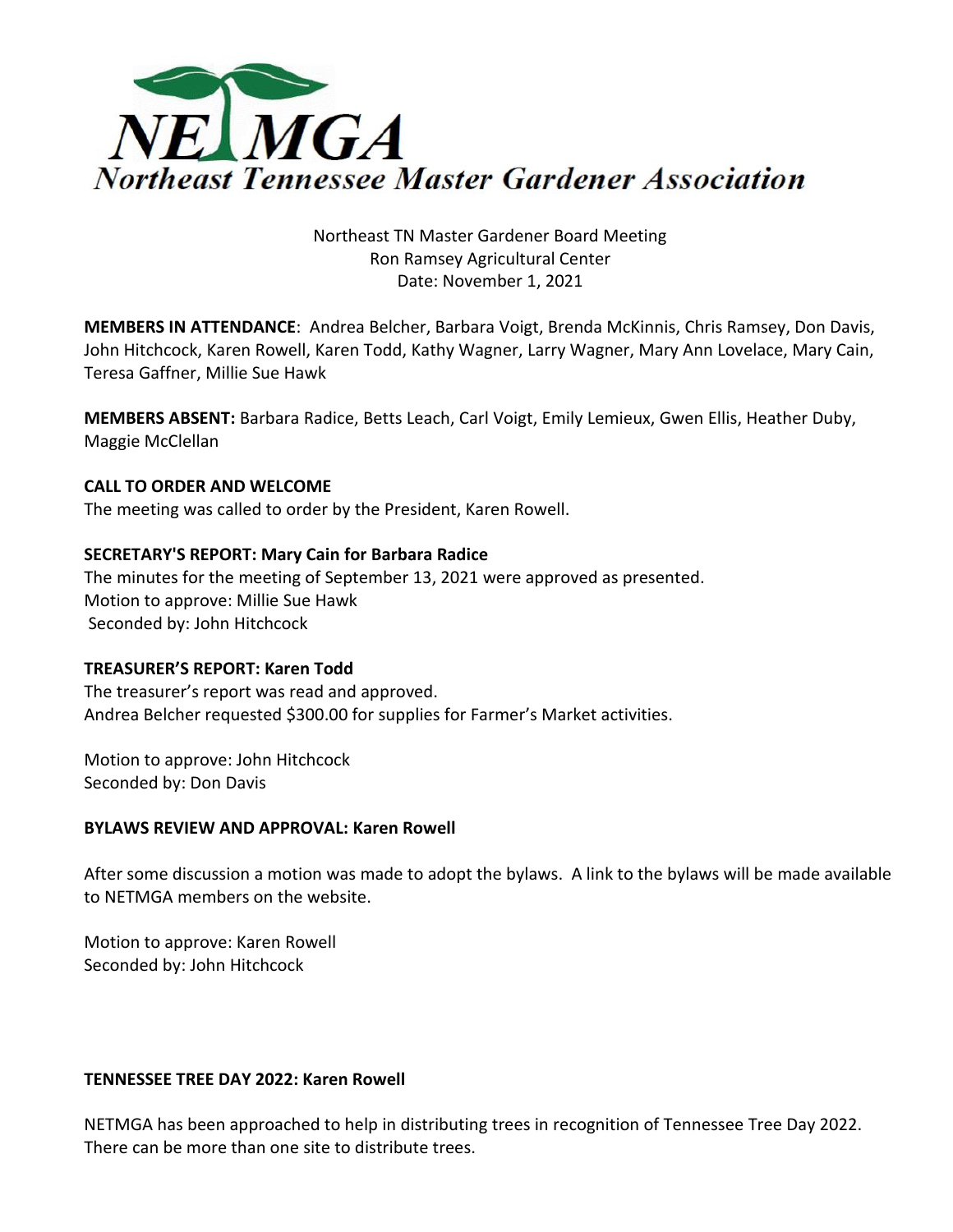### **Programs: Teresa Gaffner**

Most of the board discussion concerned the Christmas Party, December 13. The Cattleman's Association has agreed to prepare food for this year's event. The notice to buy tickets will be sent out to NETMGA members. The cost of the dinner is \$22.00; members will need to pay \$15.00 and the NETMGA will pay the remaining \$7.00. The \$15.00 payment must be received by December 1, 2021. There will be a vegan menu option. The membership can help for dinner set up and/or kitchen staff by signing up via a Sign Up Genius.

### **PROJECT GRANTS UPDATE: Don Davis**

The projects to receive grants this year include Harvest of Hope, Discovery Garden, Johnson City Hospital, Tipton Haynes, Rocky Mount, and Carver Peace Garden. \$1,797.28 was paid out to these 6 grants. Don said that the new class members have put in many hours at Rocky Mount and at other sites as well which has been as very positive thing.

#### **FINALIZE OFFICERS FOR 2022 SLATE: Karen Rowell**

The slate of new officers for 2021 includes: President, Karen Rowell Vice president, John Hitchcock Secretary, Mary Cain Treasurer, Karen Todd and Mary Ann Lovelace 2021 class representative, Millie Sue Hawk

### **VICE PRESIDENT REPORT: John Hitchcock**

John reported that the *Ask a Master Gardener* tables at area Farmer's Markets were very successful and may be expanded in the future. Better equipment (portable tables, chairs, banners, printed materials) may be needed in the future.

### **MEMBERSHIP/CERTIFICATION REPORT: Mary Cain**

Mary reported that the local Membership Form has been updated for 2022 and will be ready to mail out the week of November 8. Andrea has reported that all the UT Extension forms are up to date. Each member will receive the Membership Form and a self-addressed return envelop that can be returned via mail or completed and turned in during the December 13 meeting.

#### **PUBLICITY: Brenda McKinnis**

The *Ask a Master Gardener* column is going well. The *Appalachian Farm Expo* is coming up in February. It was discussed to consider a future plant sale or a plant swap as a potential fund raiser. The possibility of a future greenhouse on extension property was also introduced.